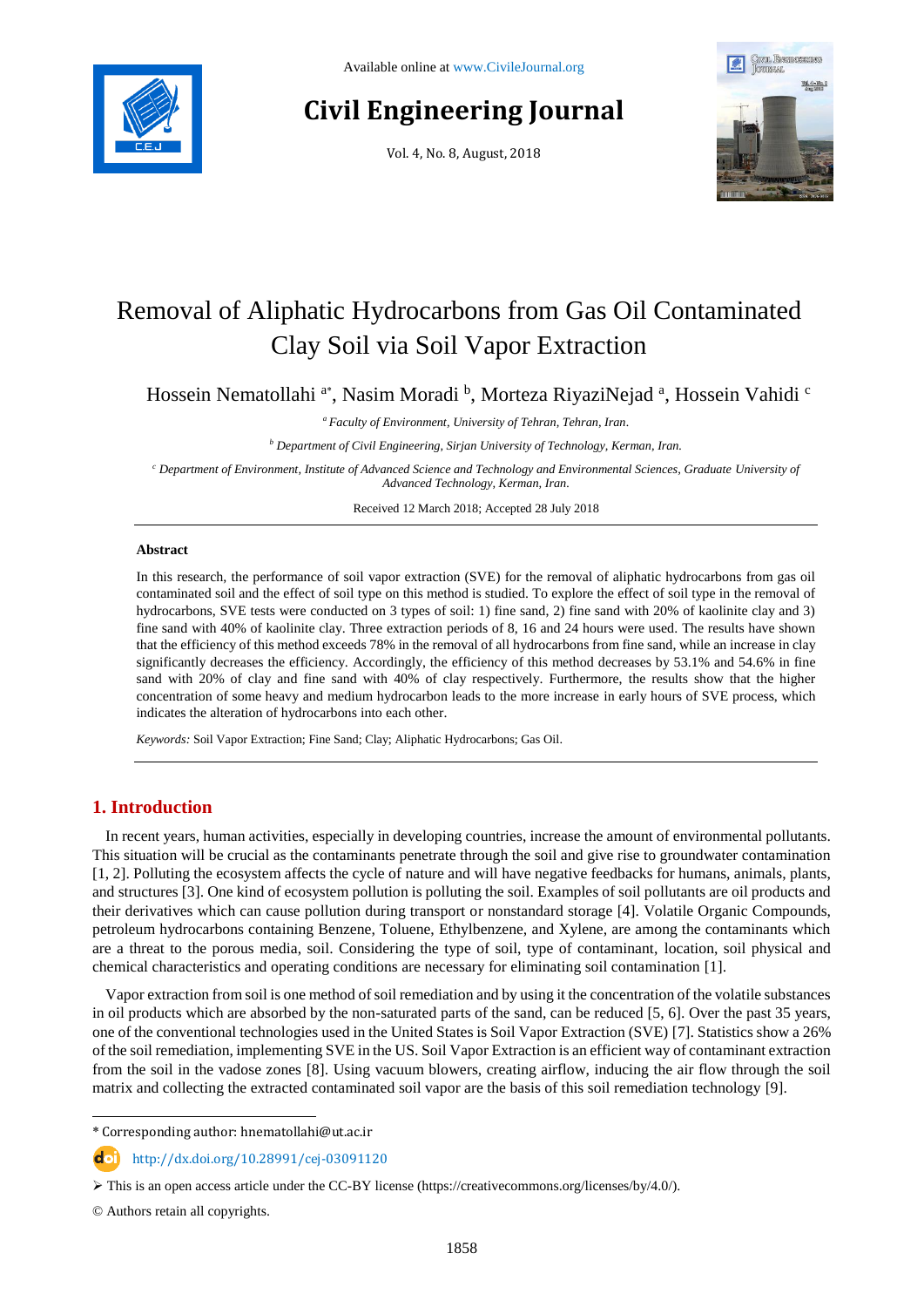The negative pressure caused by the vacuum leads to evaporation and separation of particles from the sand and the pollutants state changes from liquid to gas. Extraction pits remove all these vapors. The removed vapors are either released into the atmosphere after being filtered or injected into the soil again [9, 10].

The effectiveness of this technology in reducing the concentration of organic components (VOCs) and some semiactive organic components has been proven [11]. The benefits of SVE method compared to other methods are, (1) accessibility of Equipment (2) easy set-up (3) minimal interference with the site's other Functions (4) short filtering time approximately 6 months to 2 years (5) easily compatible and integrated with other remediation technology such as air inject and finally (6) cost efficiency. Perusing the literature, it can be found that the followings can affect the efficiency of the remediation process and time: operating conditions (e.g. soil temperature, airflow rate), contaminants' characteristics (e.g. vapor pressure and solubility) and soil characteristics (e.g. soil type, aggregation and water content, natural organic matter percentage) porosity and permeability, the pressure of polluting vapors, volatility of vapors, rate of passing air and the temperature of the systems.

The spread and arrangement of soil particles which affect its permeability are very influential in the extraction of vapors [12]. The more permeable a soil, the easier air passes through it and the higher the efficiency of the SVE method [13, 14]. For example, if the clay proportion is higher in the soil, the rate of removing will be reduced [15]. The kind of soil also affects the treatment rate for some reasons. Firstly the capacity for superficial absorption in different soils is different. In small particle soils, the surface of the soil is more significant compared to large particle soils making the removal of contamination more difficult. The permeability of different soils also differs. A soil with high permeability enables air to pass through nearly all the possible routes in the particular soil structure, evaporating pollutants. In small particle soils (soils with low permeability) air can only pass through a limited amount of routes which is due to its low permeability [16, 17]. In a comparison between parameters which affect the efficiency of SVE, the kind soil proved more important than the kind of pollutant [18].

Numerous studies have been carried out to analyze the effective factors on the efficiency of vapor extraction. Examples of these factors for the SVE method are the kind of soil and the temperature of the system. The effect of soil temperature is to increase the vapor pressure of pollutant leading to an increase in the contaminant extraction using SVE method. In a study, it was observed that an increase of 20 degrees centigrade in temperature caused a 3-fold increase in the contaminant mobility [19].

The effect of airflow rate is to influence the transfer of contaminant dispersed mass to the gas phase, desorption of the contaminants from soil and its dissolution from the aqueous phase. In another study, it was concluded that in sandy soil with a water content of  $(0-4)$ %, contaminated with BTEX, the equilibrium in the mass transfer was achieved blowing the airflow rate of 1.9 cm<sup>3</sup>s<sup>-1</sup> and the effect of slow diffusion was not seen. This led to higher soil remediation compared to those blown with higher airflow rates  $(19 \text{ cm}^3 \text{s}^{-1})$  [17].

Decreasing the availability of contaminants caused by dissolving in aqueous phase tendency and accordingly lowering the efficiency of soil vapor extraction is the influence of the presence of contaminants with high water solubility [20].

Reduction in the air-filled pores of the porous media, barrier action between the soil matrix and pollutants and dissolving the contaminants are the influence of soil water content (SWC). Reduction in soil porosity is observed in soils with high SWC, leading to difficult air movement through the soil porous media and consequently affecting the efficiency of SVE process. On the other hand, due to the competition between the contaminants and soil for adsorption, a positive impact of SWC occurs. Therefore, desorption of the contaminants and increasing the contaminants' mobility occur as a result of this competition and eventually increase the efficiency of SVE [17, 21].

Using laboratory experiment data after the screening, Sabour et al., developed a model for determining the amount of contaminant removal rate based on the different temperature and available data by reasonable measures. They validate the model with the help of an artificial neural network using response surface methodology. The correlation coefficient square was equal to 0.95 in the validation section by the neural network. In the original model, the coefficient was equal to 0.99. Besides, the contaminant removal formula for sandy soils was presented. The results show that the model can be utilized for prediction of removal rate of thermal enhancement in the relevant situations with the slight error [22].

Huang et al. presented a new analytical solution for the equations that describe radial gas phase transport of a contaminant to a well-used for extraction. This equations model rate-limited mass transfer, dispersion and advection of dissolved, separate phase, and sorbed contaminants into the gas phase. Using Laplace transform concerning time the model equations are analytically solved. The results show that the effect of gas phase molecular diffusion upon concentrations at the extraction well is relatively small, although the effect upon the distribution of concentrations in space is significant. This model can be useful for the design of SVE remediation strategies [23].

Yang conducted a laboratory research and used TMVOC numerical model for the BTEX migration occurred during an SVE process in low temperature. The simulation results were consistent with the empirical data obtained, and the three conclusions were obtained. (i) The removal rate of SVE from benzene, toluene, ethylbenzene, and o-xylene was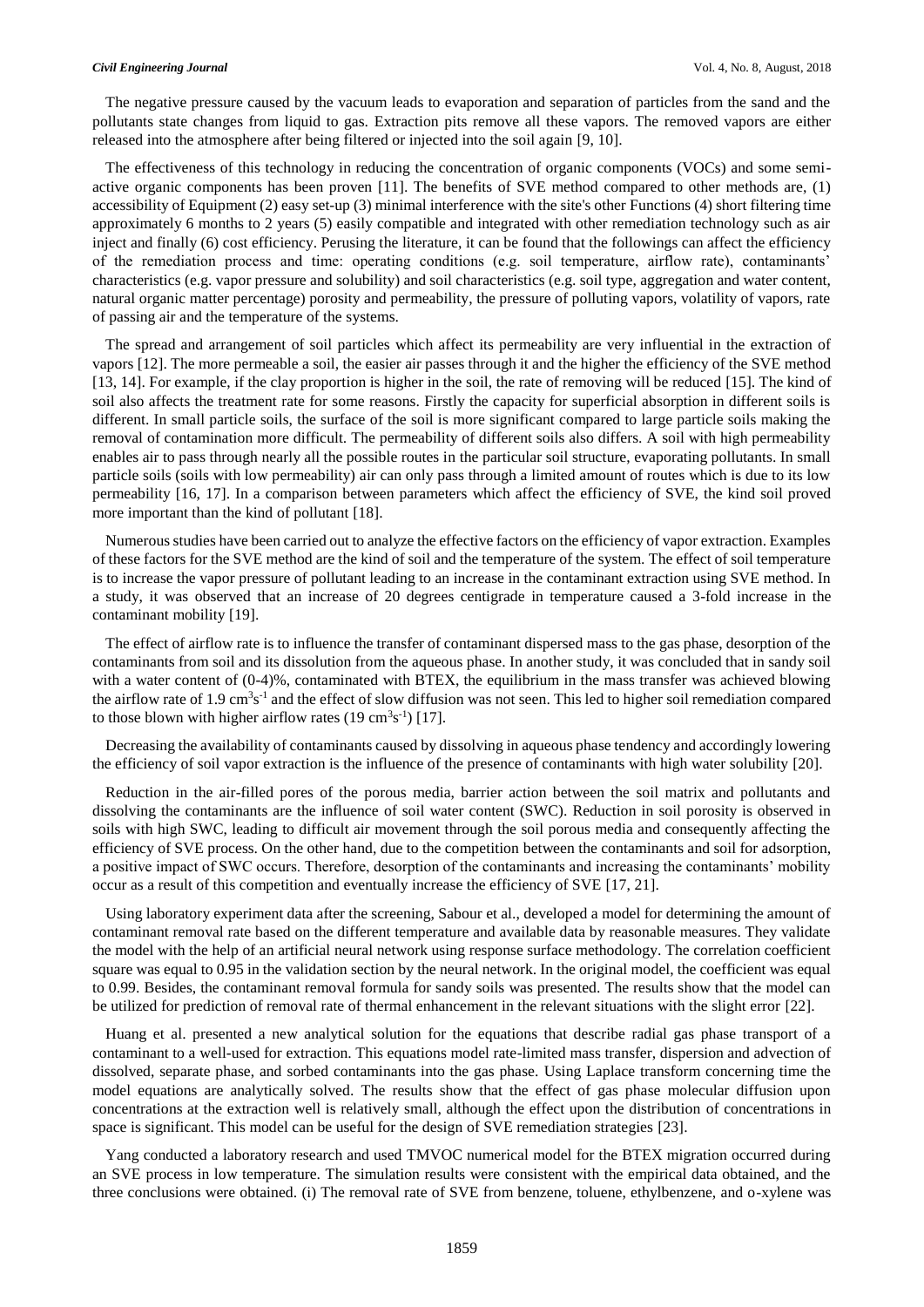89.8%, 71.3%, 29.7% and 14.4%, respectively. (ii) In two extraction processes, the benzene and toluene masses in the NAPL gas-water phase are reduced by approximately 20%: 70%: 10%, with the highest reduction in the water phase. During the period between these two extraction processes, benzene and toluene migrated from the NAPL to the gas and sewage phases, and their fractions were approximately 30%: 70%. (iii) It has been proven that in low-temperature conditions,  $-10-5$  ° C, the ratio of SVE removal to benzene was higher than that of the four pollutants tested. It is therefore determined that TMVOC can provide scientific guidance for determining whether to optimize or end SVE operations in low-temperature conditions [24].

A new solution for a soil venting problem operating a partially penetrating, vertical well at a fixed pressure under leaking ground surface, uncovered and covered conditions was presented by Ching-Lin et al. The authors found that the solution can predict the distribution of different pressures from those given by a solution using a constant flux rate at a single screen well. The influence radius for SVE is strongly affected by vertical permeability, radial permeability, and the ratio between these two. The pressure of vacuum values was predicted by the proposed solution and compared to measurements at different observation wells and depths under venting experiments at the former SVE wells. The vacuum pressures were measured, and the gas flow rate around the wells was significantly lower than the predicted values. Therefore, the wells of this site were suspected to be positive skin zones [25].

The purpose of this study is to explore the effect of soil type in the removal of hydrocarbons, on three types of soil: 1) fine sand, 2) fine sand with 20% of kaolinite clay and 3) fine sand with 40% of kaolinite clay. Soils with different percentages of clay were used to examine the effect of clay percentage temperature on the efficiency of soil remediation via the SVE method.

# **2. Methods and Materials**

Considering the fact that a laboratory method was chosen for this study it is necessary to state the quantitative and qualitative characteristics of the substances used. Soil, pollutants and also the specifications of the experiment and the way it is carried out to the final results were acquired.

#### **2.1. Material**

To analyse the effect of small soil particle on treatment, fine sand which has a lot of use in the collection of oil spillage will be used as the main soil in this study. Then using kaolinite clay [26], two new samples of soil are made so that the effect of having clay in the soil can also be analysed:

- Fine sand with 20% kaolinite clay
- Fine sand with 40% kaolinite clay

In mixing sand and clay, we use a fixed size container which is filled 20% and after that 40% of its volume with clay and the rest with air-dried sand. The kaolinite clay used was acquired from the Iran china sand company and the sand from the Iranian Oil product distribution company. According to experiments, the moisture for each of the items, sand, sand with 20% clay and finally 40% clay was consecutively 3%, 2.85% and 2.32%. The soil organic content was also consecutively 1.6%, 1.56%, and 1.32%.

One of the vastly used oil products in the world is gas oil which has been chosen as the pollutant in this study. Gas oil is acquired by refining crude oil, and in terms of usage as fuel is in second place to petrol. Due to the stability of the oil compounds which act as pollutants, the damage caused to human resources, water and eco-system are different and more complex. For example, according to studies, in an area where excessive amounts of gas oil are respired, it causes itching of the eyes, nose, throat and pulmonary disorders. Gas oil can be absorbed through the skin and long-term exposure can cause skin cancer. In the case of contact with eyes it causes mild sensitization, and swallowing gas oil can be very dangerous. Also, poisoning can occur if gas oil vapors enter the body through the mouth.

The gas oil used in this study was acquired on the Iranian oil products distribution company. The specifications of the hydrocarbons in this gas oil are shown in Figure 1.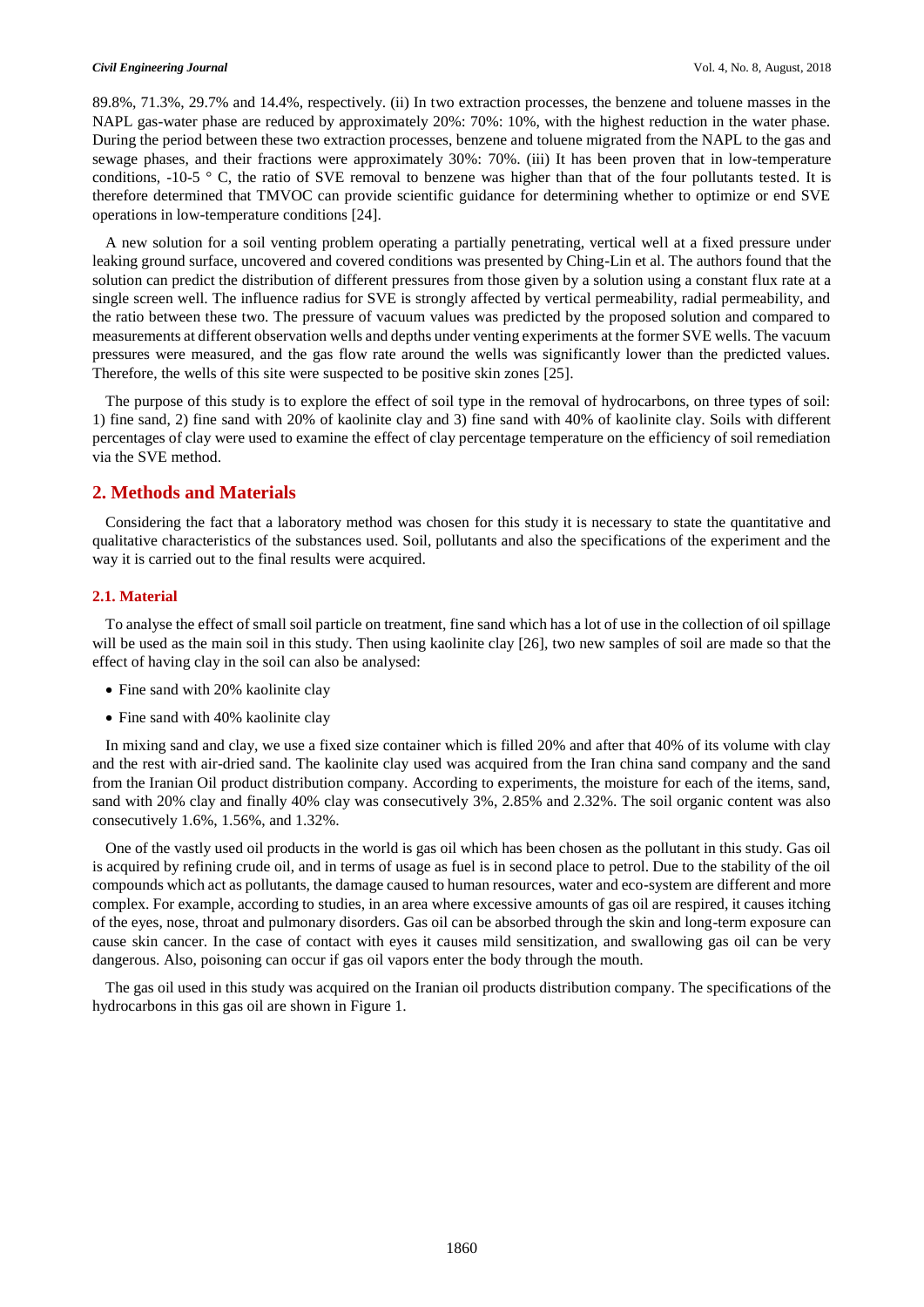

**Figure 1. Existing aliphatic hydrocarbons in gas oil sample**

# **2.2. Method**

A pilot was made to analyze remediation on a laboratory scale using the vapor extraction method. The pilot consisted of seven parts that are shown in Figure 2.



**Figure 2. Schematic of vapors extraction pilot tests [16]**

The soil column is made from Plexiglas and has a height of 30cm and a diameter of 4cm. The use of plexi glass to make to the column enables us to see the sand during the experiment. To extract vapors from the system, the Sparmax TC-63/vd model pump was used. There was a pressure indicator and an air filter installed on this pump and it had two exits for air. In all of the experiments, the flow in the system was  $0.25 \text{ m}^3$  per hour. To manage and control the system's temperature, a heating device, and a digital temperature controlling device was used. This device consists of a heat producing element in a galvanized container and also a digital regulator which has a sensor positioned in the path of the airflow going into the soil column, which recognizes the temperature of the air going in and changes it to reach the desired temperature and keeps it at that point. This device works in such a way that when the temperature of the systems is not the defined range it turns the heating element off or on to keep it in the range desired. In all experiments the temperature was set at 30 degrees centigrade. For the purpose of keeping the conditions of the system the same in all the experiments, two pressure meters were installed, one on the soil column and another on the vacuum pump. Because of this whenever in an experiment the conditions changed from the rest of the experiments, it was stopped and repeated so that the final results wouldn't be affected by these changes. To control the temperature even further a thermometer was installed on the soil column to see whether the temperature before and after the column is the same or not. To control the flow of air a flow meter was put in place.

After all the essential material was provided, making the soil samples was started. For the first sample, sand was polluted with gas oil at a rate of 50000 ppm, for every 100 grams of sand 5 grams of gas oil was hand mixed. In the second sample (and third sample) where the sand was mixed with 20% (and 40%) of clay, first the 20% (and 40%) mixtures were made into small samples in a sufficient amount, then the polluting sequence was carried out the same as in the first sample.

To start the experiment, first the sand was placed in the column in three stages and in each stage it was beaten with 5 hits, then the lid was placed. Then the column was placed on its vertical stand, and the inlet and outlet pipes were linked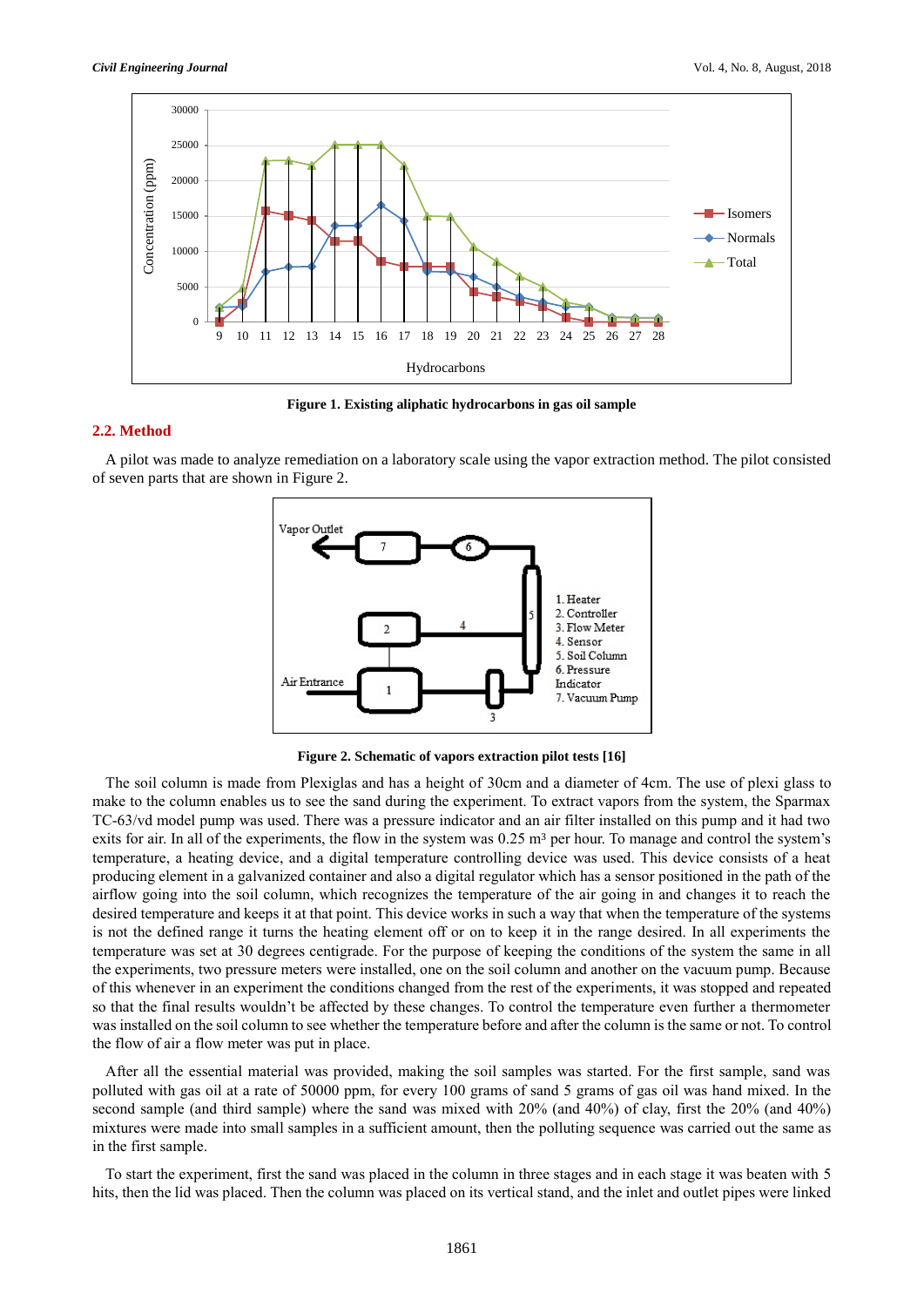to their proper places. Then the desired temperature was set and at the same time, the vacuum pump, air inlet and temperature control system were turned on. With the experiment started, the pressure and temperature of the air flow were recorded at fixed time intervals. The chosen time for the experiments was 8, 16 and 24 hours. Using the SVE method, as time passed, the soil was cleaned and the concentration of the aliphatic hydrocarbons were reduced. At 8, 16 and 24 hours samples were taken from the sand in the column. The samples were kept in special containers and for determining the concentration of aliphatic hydrocarbons before and after applying the vapor extraction method, gas chromatography was carried out (GC). To use this technique (GC) on the specimens, around 2 grams of each sample was extracted using the standard method and was test according to the GC method. The chromatogram used was the HP 6890 GC /5973 model and it was equipped with an ionizing detection flame. The separating column was 3 meters tall and 0.32 mm in diameter. The temperature of the column and detector was 230 degrees centigrade. The flame producing gases were air (270 cm3/min) and hydrogen (30 cm3/min). The vector gas was nitrogen. Figure 3 shows the gas chromatography.



**Figure 3. Gas chromatography** 

# **3. Results and discussion**

In this section the results of the gas chromatography test from the initial samples after 8, 16 and 24 hours are shown in three groups of soil: 1) sand 2) sand with 20% clay 3) sand with 40% clay. At the end, the efficiency of elimination of the aliphatic hydrocarbons from the three kinds of soils was analyzed and compared.

## **3.1. Fine sand**

There are 20 differentiable hydrocarbons in the sand polluted with gas oil which consist of C-9 to C-28. The process of elimination for each of the normal hydrocarbons is shown in Figure 4.



**Figure 4. Changes of normal hydrocarbons concentrations in the fine sand**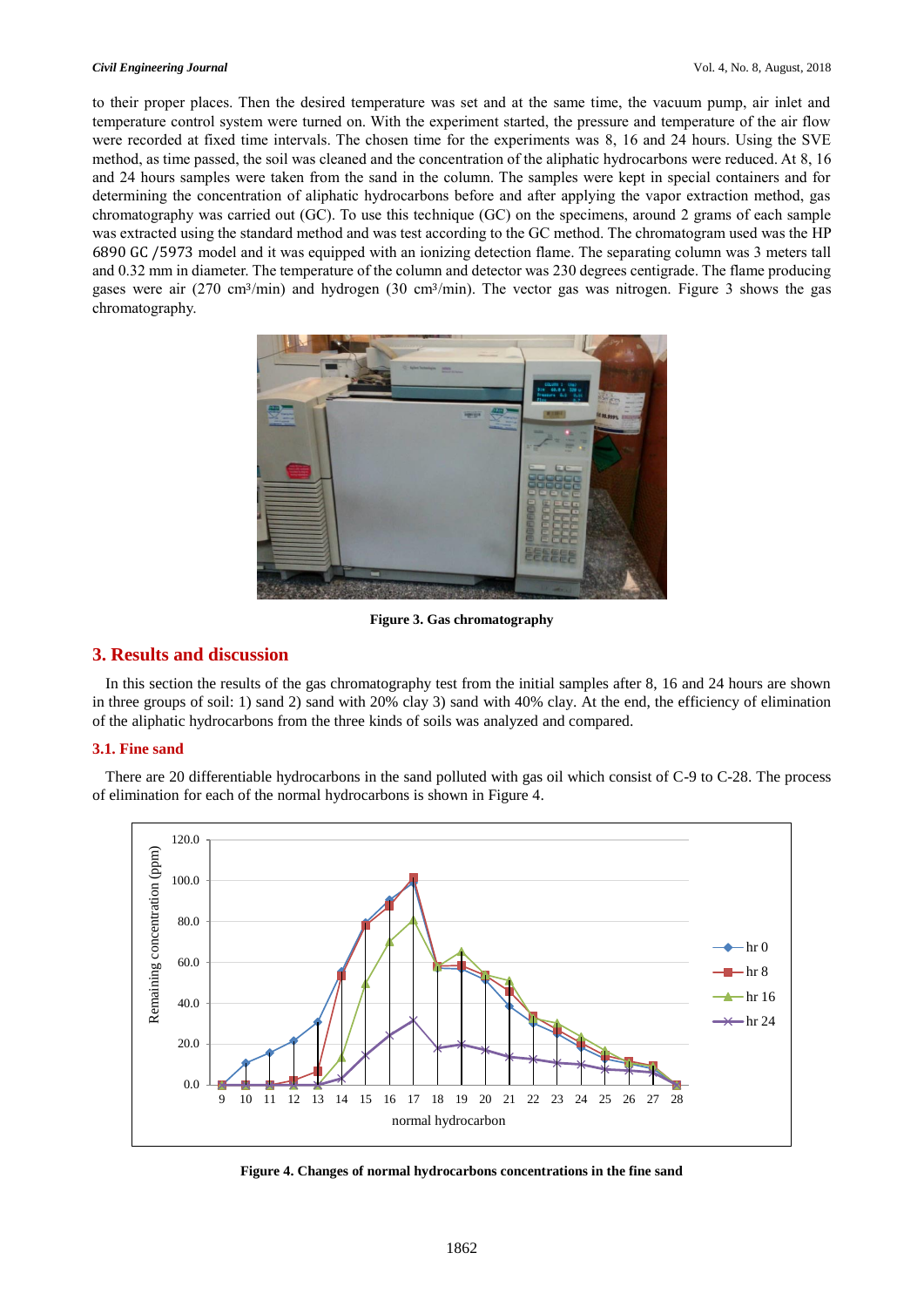It should be mentioned that the concentration percentage of hydrocarbons are measured with respect to the most concentrated hydrocarbon at the beginning of the test. The efficiency of removal of hydrocarbons in the first 8 hours was 7%, after 16 hours it was 13% and after 24 hours it was 58%. The most efficient period was the one between 16 and 24 hours. In other words, if the cleansing procedure were to follow the same trend as in the first 16 hours, the efficiency would have been 20% but we can see the final 8hours the efficiency is tripled approximately to what we expected. At the end, after 24 hours the cleansing rate was 78.4%. Figure 5 shows the changes of isomers concentration in fine sand.

As we can see in the diagram, the majority of the light hydrocarbons  $(C-9 - C-13)$  are cleaned very efficiently in the first 8 hours so we can conclude the best time to clean them is in this first 8 hours. Some of the heavy hydrocarbons have an additional sequence and then they are cleaned after 16 hours. The reason for this increase in the concentration of heavy hydrocarbons is the transformation of hydrocarbons to one another, especially the transformation of isomers to normal hydrocarbons [27, 28]. Figure 6 shows the changes for each of hydrocarbon isomers in the polluted sand as time passes.



**Figure 5. Changes of isomers concentrations in the fine sand**



**Figure 6. Comparing the processes of elimination of isomers, normal hydrocarbons and the total hydrocarbons**

According to Figure 6, the overall changes for normal hydrocarbons are similar to isomers and naturally the process of cleaning soil from the total hydrocarbons (total of normal and isomers) will be similar to these two processes. The only difference is the speed of elimination of isomers compared to normal hydrocarbons in the first 8 hours. After 8 hours the percentage of efficiency for cleaning isomers is 14% more than normal hydrocarbons. On the other we can see that the concentration of some heavy hydrocarbons is increasing, this could be a reason to show that isomers transform into normal hydrocarbons. The percentage of concentration of remaining hydrocarbons in the sand after 24 hours in the temperatures 30 degrees centigrade is 21.56%.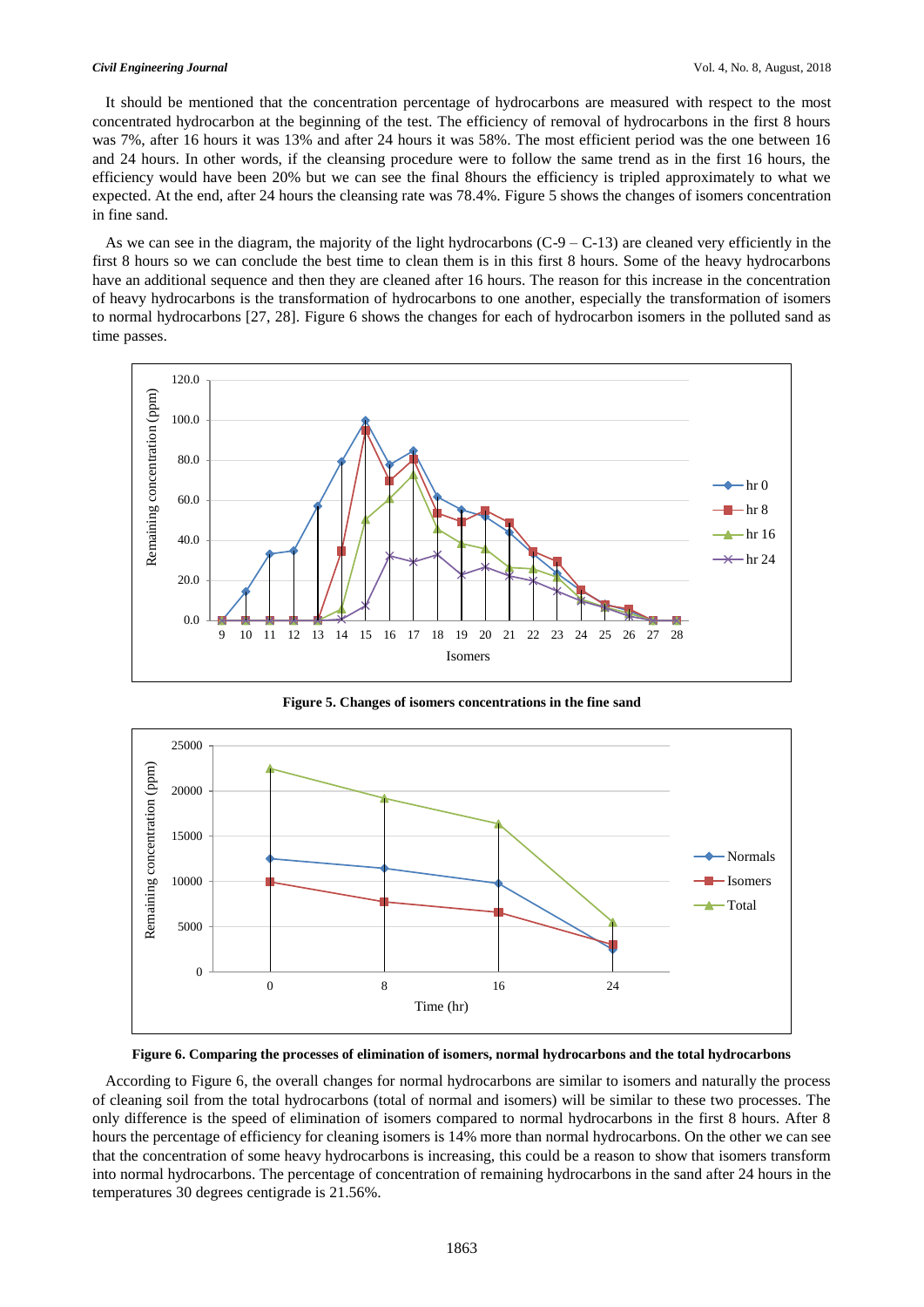#### **3.2. Sand with 20% Clay**



In this case the process of elimination is shown separately for each hydrocarbon in Figure 7.

**Figure 7. Changes of normal hydrocarbons concentrations in the fine sand with 20% of clay**

Here the efficiency of elimination in the first 8 hours is 10%, in the second 8 hours is 9% and in the third, it is 6%. The existence of 20% clay causes a drop of 53.16% in the rate of cleaning compared to pure sand.

The main period of removal of heavy hydrocarbons from C-18 to C-28 and for light hydrocarbons, from C-9 to C-13 was in the first 16 hours. The removing of C-14 to C-18 hydrocarbons is largest in the last 8 hours. Figure 8 shows the changes in hydrocarbon isomers in the sand with 20% clay as time passes.



**Figure 8. Changes of Isomers concentrations in the fine sand with 20% of clay**

If we compare between the process of isomer and normal hydrocarbon removal and the removal of the total hydrocarbons from both these groups Figure 9 can be depicted.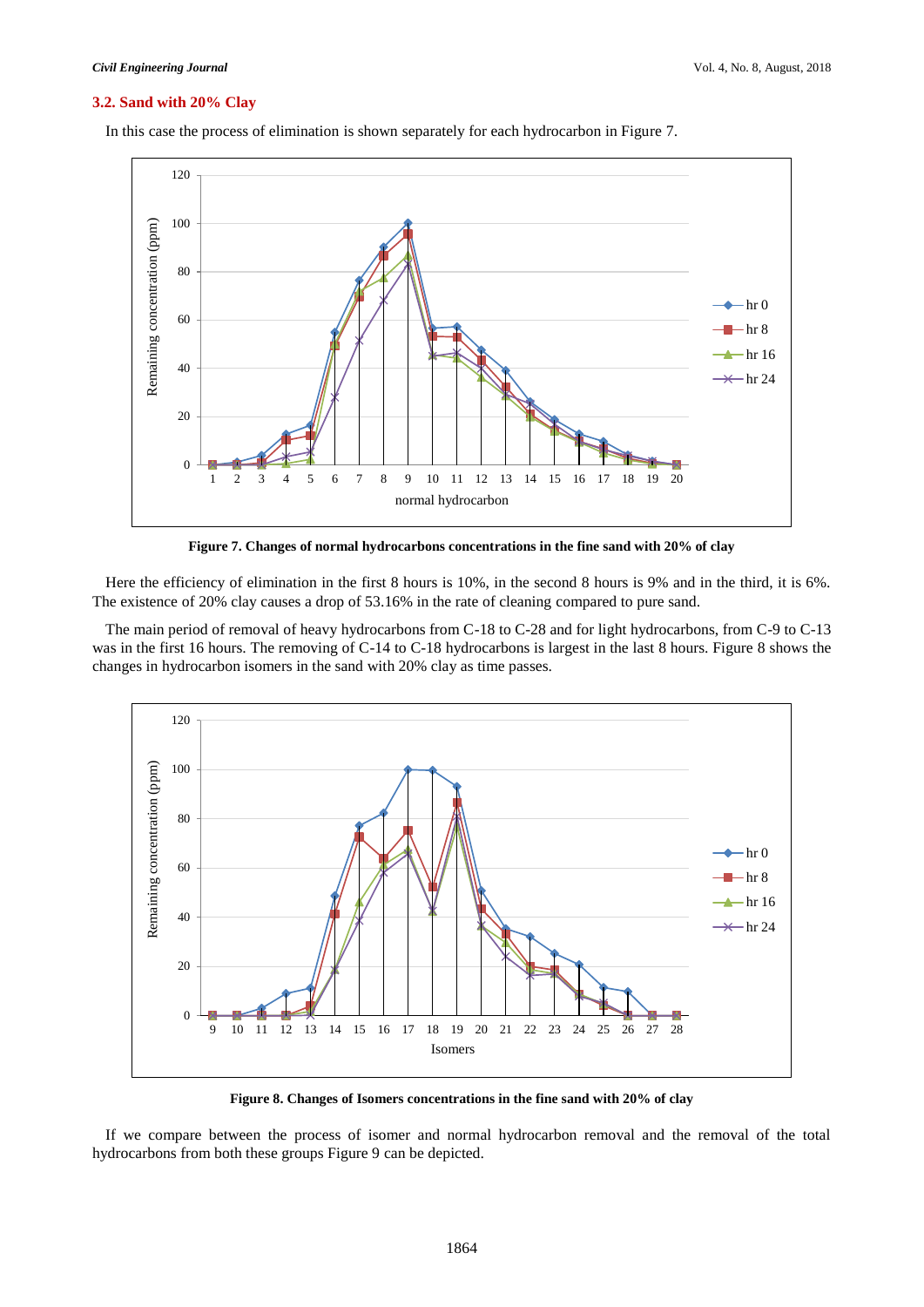

**Figure 9. Comparing the process of isomer and normal hydrocarbon removal and the removal of the total hydrocarbons**

The speed of removing for isomers compared to normal hydrocarbons in the first 8 hours is 12% more. The percentage or residual hydrocarbons in the sand with 20% clays after 24 hours at 30 degrees centigrade are, 74.76%.

## **3.3. Sand with 40% Clay**

In this kind of soil, the process of elimination for each of the hydrocarbons is shown separately in Figure 10.





If the percentage of clay is increased to 40% the process of cleaning in the first 8 hours becomes somewhat compromised and decreases to 2%. In the following, hours the process is similar to that of sand with 20% clay composition and continues with lower speed. In this soil, the rate of removing decreases 1.49% compared to the soil with 20% clay and stands at 23.75%.

This trend in the decrease of efficiency points out that when there is 20% clay in the sand, it is saturated with small grain soil and after this percentage, the drop in efficiency is very slight. Before the saturation of sand with small grains, any change in the amount of clay present would have a big impact on efficiency but after saturation adding clay will affect the cleaning rate in smaller scales. Figure 11 shows changes of isomer hydrocarbons in the sand with 40% clay with the passing of time.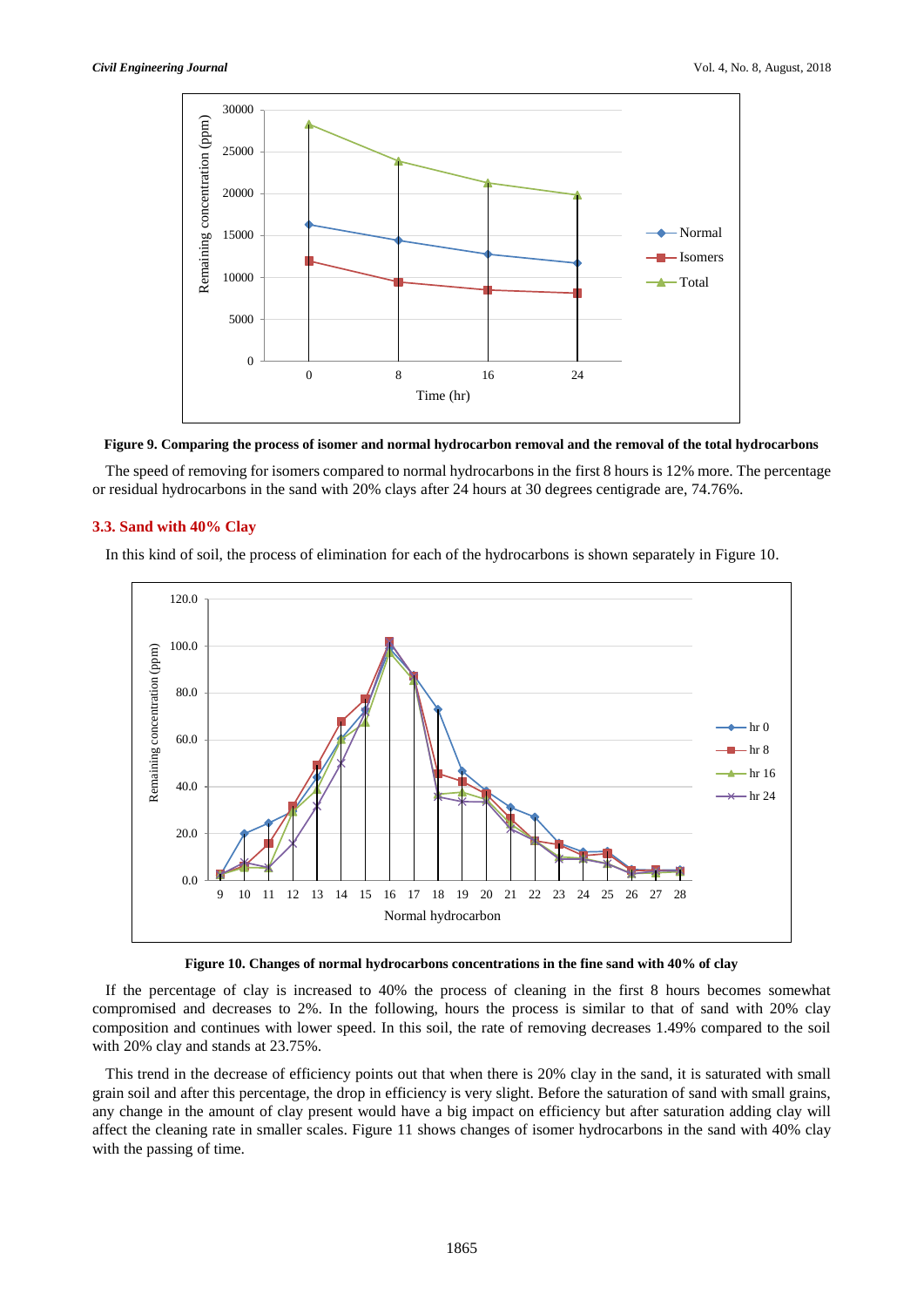

**Figure 11. Changes of Isomers concentrations in the fine sand with 40% of clay with the passing of time**

If we compare between the processes of elimination of normal hydrocarbons, isomers and the total hydrocarbons from both groups Figure 12 can be drawn as a result. The percentage of residual hydrocarbons in sand with 40% clay after 24 hours at 30 degrees centigrade is, 76.25%.



**Figure 12. Processes of elimination comparison for normal hydrocarbons, isomers and the total hydrocarbons for sand sample with 40% of clay**

# **3.4. Comparison of soils**

By comparing the efficiency of cleaning of the hydrocarbons in pure sand, sand with 20% clay and sand with 40% clay at 30 degrees centigrade, Figure 13 was illustrated.



**Figure 13. Efficiency comparison for 3 types of soils**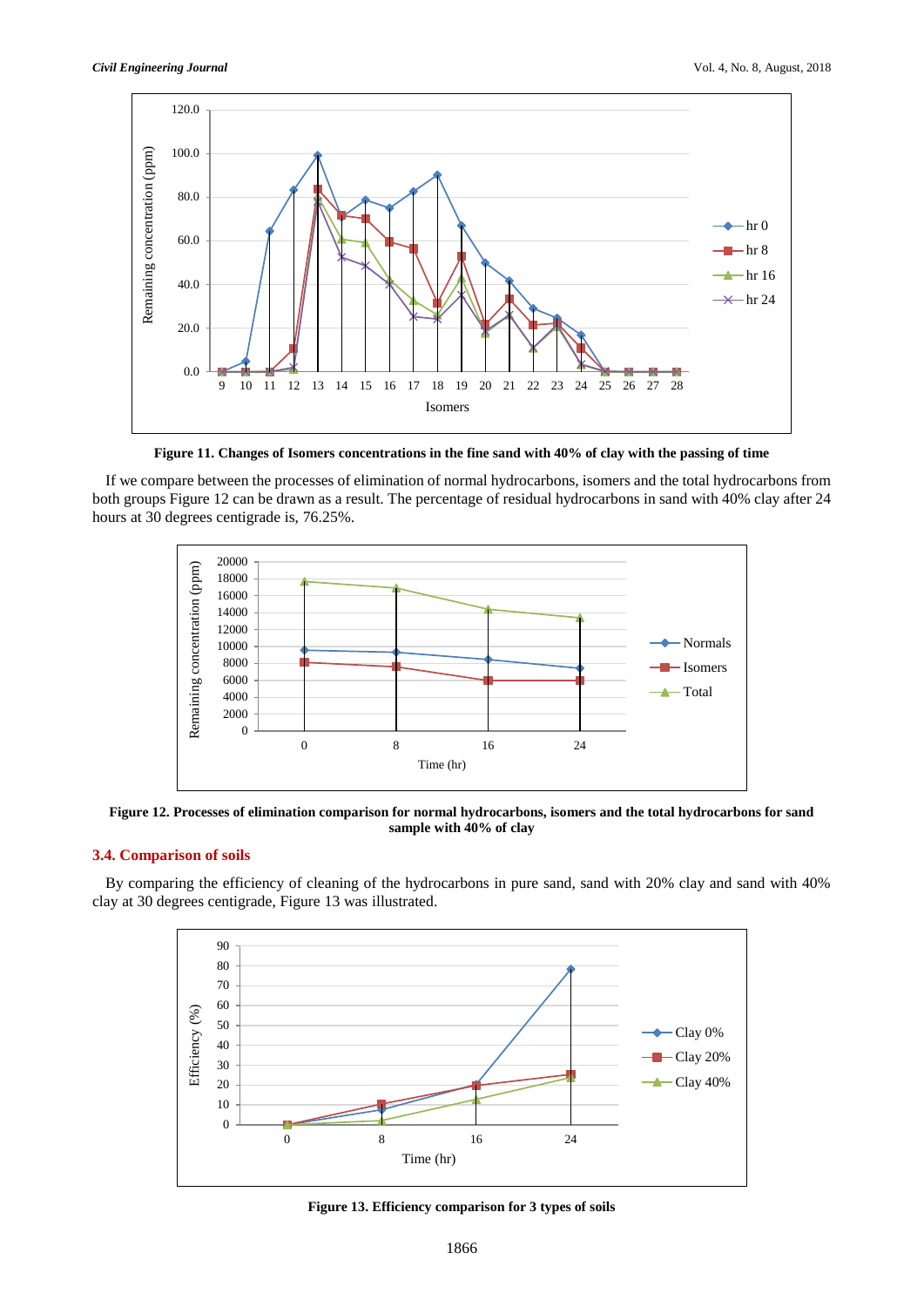# **4. Conclusions**

Soil Vapor Extraction is recognized as an efficient method for removal of VOC's in the unsaturated polluted soil. In this study by analysing the SVE method in soil with variable amounts of clay the following results were deduced;

- 1. When there is no clay in the sand the efficiency of cleansing after 24 hours stood at 78.6%, the efficiency when there was 20% clay was reduced by 53.2% and when there was 40% clay it was reduced by 54.7%.
- 2. By dividing the hydrocarbons into three groups, light hydrocarbons from C-9 to C-11, medium hydrocarbons from C-12 to C-16 and heavy hydrocarbons from C-17 to C-28, the following results were obtained:
	- When there is no clay available, the concentration of heavy hydrocarbons after 8 hours increases and the concentration of the rest of the hydrocarbons decreases. But overall, the decrease is larger than the increase caused by the transformation of hydrocarbons to one another. After 24 hours the sand is noticeably cleaner. According to observations, the reason for the increase in heavy hydrocarbons is the transformation of hydrocarbons to one another especially the transformation of isomers to normal hydrocarbons. Also considering the fast cleaning of light hydrocarbons the best period to clean them is in the first 8 hours.
	- When there is 20% clay, all the hydrocarbons are cleaned to an average amount as the total amount of hydrocarbons cleaned in the first 8 hours, compared to when there is no clay in the sand where the hydrocarbons transform to one another, is higher. In this situation the amount of light hydrocarbons cleaned is more than the others. In this kind of soil the best period to clean light hydrocarbons using the SVE method seems to be 16 hours, and after this point the removal of this kind comes to halt.
	- When there is 40% clay, the speed of light hydrocarbon removal is faster than the other hydrocarbons. The medium hydrocarbons in the first 8 hours, experience a slight increase due to transformations and after that to the end of the 24-hour sequence have a decreasing process. The removal of heavy hydrocarbons follows a slow and steady rhythm.
- 3. The other interesting point is that when comparing the removal of the three kinds of hydrocarbons we see that with the increase of clay in the sand, the transformation process shifts from transforming to heavy hydrocarbons, to transforming into medium hydrocarbons.

The removal process for isomeric hydrocarbons for all three situations shows that this removal is faster in the first 8 hours compared to similar but normal hydrocarbons (when there is no clay, 14% faster, and with 20% clay it is 12% faster). In these 8hours (initial) the concentration of some heavy hydrocarbons increases which emphasizes the transformation and breakdown of isomeric hydrocarbons into normal hydrocarbon and an increase in their concentration in the first 8 hours.

# **5. References**

[1] Chang, S. Steven. "Implementing Probabilistic Risk Assessment in USEPA Superfund Program." Human and Ecological Risk Assessment: An International Journal 5, no. 4 (August 1999): 737–754. doi:10.1080/10807039.1999.9657738.

[2] Alizadeh Fard, Mohammad, Behnoush Aminzadeh, and Hossein Vahidi. "Degradation of Petroleum Aromatic Hydrocarbons Using TiO2nanopowder Film." Environmental Technology 34, no. 9 (May 2013): 1183–1190. doi:10.1080/09593330.2012.743592.

[3] Riser-Roberts, Eve. "Remediation of Petroleum Contaminated Soils" (May 13, 1998). doi:10.1201/9781420050578.

[4] Fawcett, H.H. "Proceedings: 1984 Hazardous Material Spills Conference: Prevention, Behavior, Control and Cleanup of Spills and Waste Sites." Journal of Hazardous Materials 10, no. 1 (February 1985): 155–156. doi:10.1016/0304-3894(85)80017-0.

[5] Shammas, Nazih, Yung-Tse Hung, and Lawrence Wang, eds. "Waste Treatment in the Metal Manufacturing, Forming, Coating, and Finishing Industries." Advances in Industrial and Hazardous Wastes Treatment (December 17, 2008). doi:10.1201/9781420072242.

[6] Wang, Lawrence, Nazih Shammas, Ping Wang, and Robert LaFleur. "Remediation of Sites Contaminated by Hazardous Wastes." Handbook of Advanced Industrial and Hazardous Wastes Treatment (November 4, 2009): 589–667. doi:10.1201/9781420072228 c16.

[7] Song, Xinyuan. "Remediation of Salt- and Petroleum Hydrocarbon- Contaminated Soils Using Ultrasound and Soil Washing." (n.d.). doi:10.24124/2011/bpgub787.

[8] Truex, Michael J., Dave Becker, Michelle A. Simon, Martinus Oostrom, Amy K. Rice, and Christian D. Johnson. "Soil Vapor Extraction System Optimization, Transition, and Closure Guidance" (February 8, 2013). doi:10.2172/1097942.